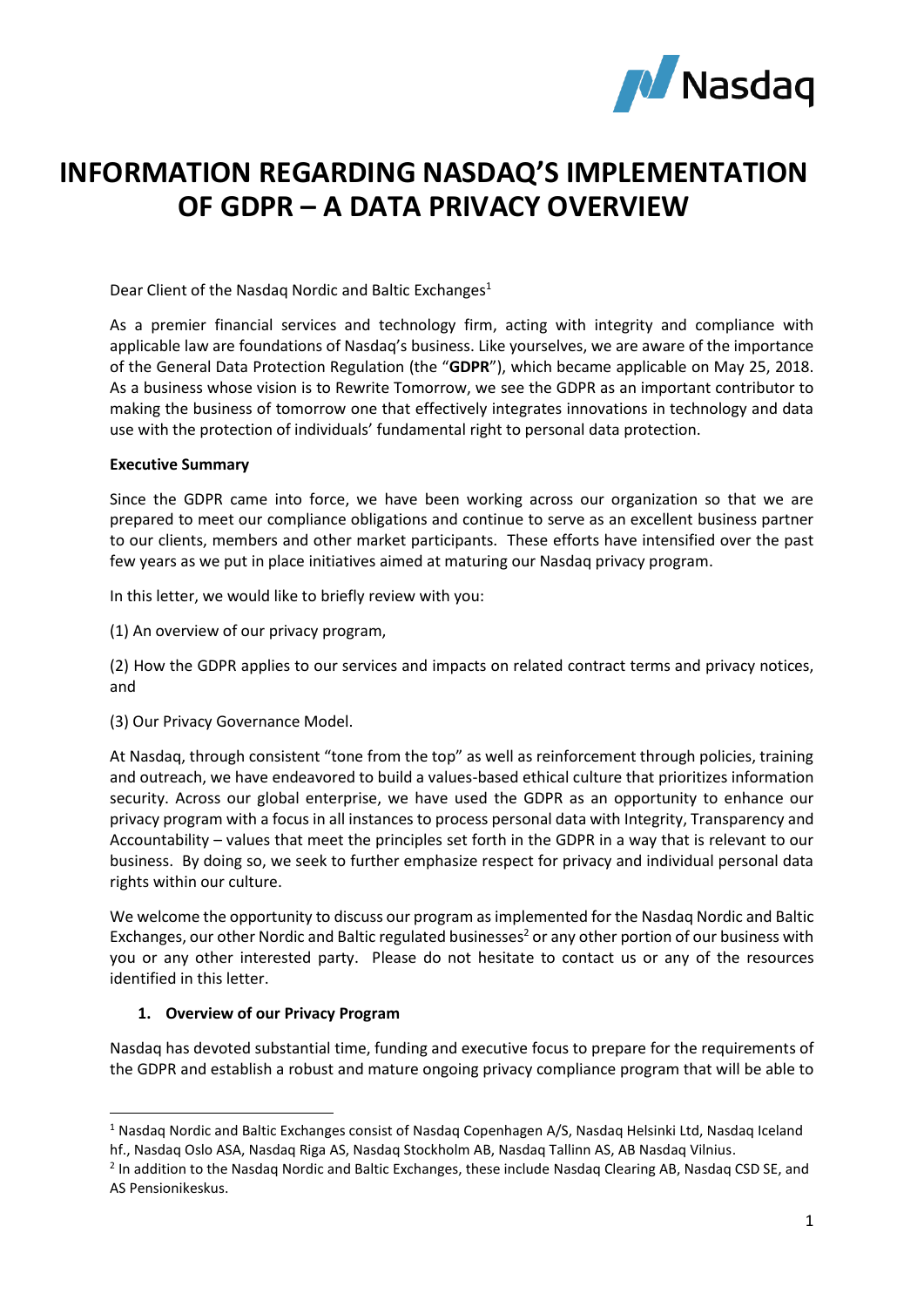

respond to evolution in law and guidance as well as address changes within our business or individual incidents that may occur. The following are some of the key initiatives that we have undertaken:

- **Comprehensive Data Processing Assessment and Analysis:** Consistent with GDPR requirements, we have established a thorough data mapping of our business systems and processes across our enterprise. Where we have identified personal data processing subject to GDPR, we assessed the basis for processing and evaluated that appropriate technological and organizational measures are in place to protect the data. This includes support from our Legal and Regulatory and Information Security Departments.
- **Governance Structure:** As further detailed below, we assessed and reviewed our privacy governance structure, identified our ongoing corporate structure for overseeing privacy globally and designated a Data Protection Officer (as defined in the GDPR) for certain legal entities in our corporate family.
- **Policy and Notice Review:** We are regularly reviewing and updating our company-wide Code of Ethics, information security and privacy policies, as well as privacy related procedures to meet the relevant regulatory developments and case-law.
- **Contracting Processes:** To ensure that we meet the requirements of the GDPR, we are regularly reviewing and updating our contract templates and terms to include the necessary personal data processing terms. We have also updated certain existing contracts to ensure that they include updated terms that address GDPR requirements. Contract changes relevant to your services are further described below.
- **Product Development:** Our updated Product Development Lifecycle process apply privacy-bydesign and default standards and a process for conducting a data protection impact assessment if required.
- **Mechanisms for Addressing Individual Requests:** We have developed processes for addressing data subject requests where Nasdaq is the data controller and for referring such requests to the controller for the limited services where we serve as a processor. Any data subject may contact us at [privacy@nasdaq.com](mailto:privacy@nasdaq.com) or other identified resources to initially exercise his/her rights.
- **Data Breach Response:** We have incorporated GDPR into our overall corporate data breach response program and are conducting scenario-based training to prepare for potential situations that may require notification under GDPR.
- **Training:** We have conducted numerous awareness and function-specific training events for our staff and continue to do so.

## **2. How the GDPR Applies to our Services and Impacts to Related Contract Terms and Privacy Notices**

With respect to its delivery of services to clients, members and market participants, the Nasdaq Nordic and Baltic Exchanges process personal data in two primary contexts: (1) to administer our business and (2) as part of the delivery of contracted products and services by our customers.

We process personal data as part of the administration of business in several contexts. Examples of these include screening new issuers and members to comply with law and prevent fraud, credentialing individuals from members to use our system and ensuring effective information security, addressing help desk or system user questions, providing system user notifications and marketing new services to designated users.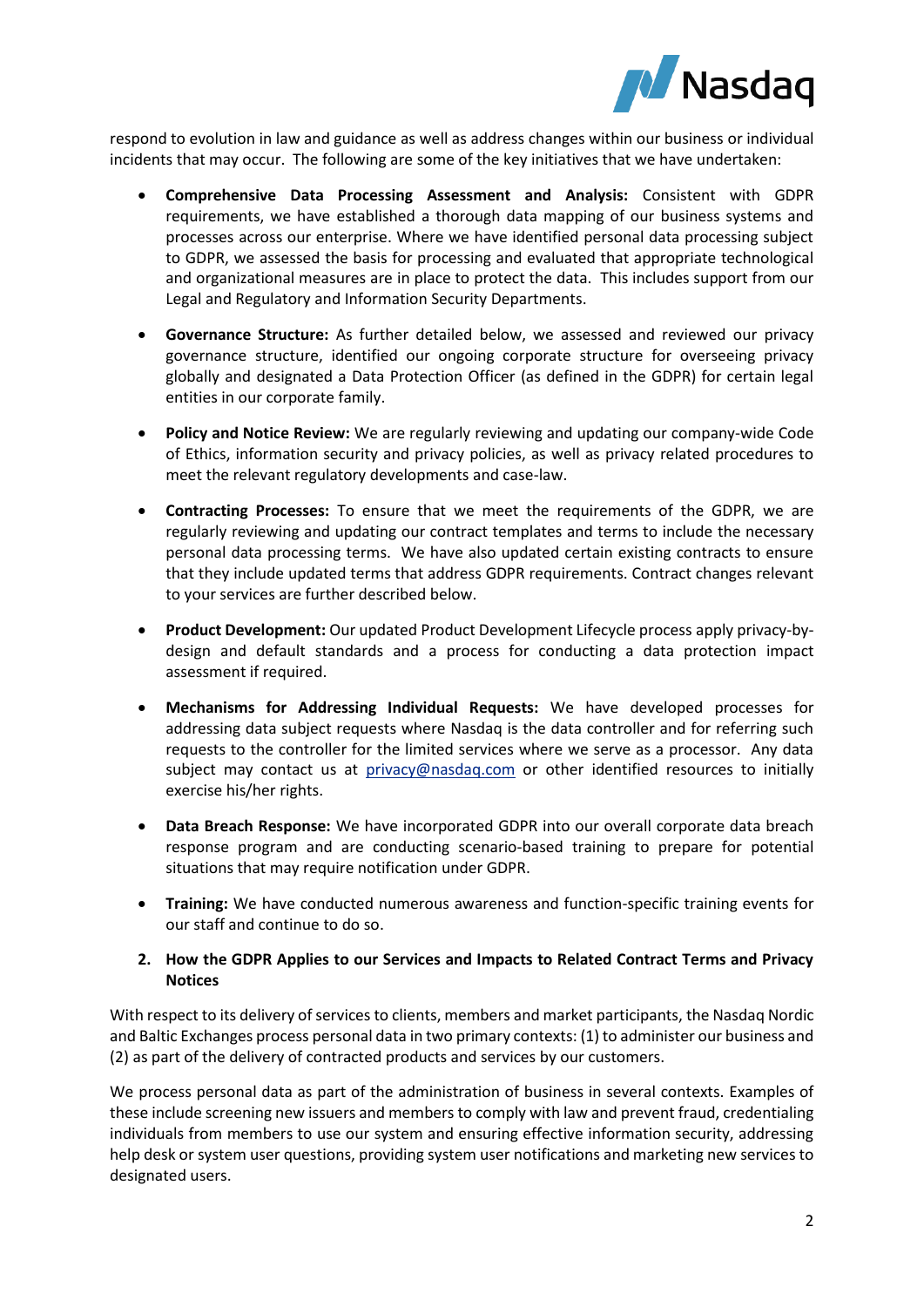

We process personal data as part of the delivery of our products and services as required by applicable law and/or our agreement with you. Under applicable laws such as MiFID 2/MiFIR and the Market Abuse Directive/Market Abuse Regulation as well as to fulfill our role as a trading venue operator, we collect and process certain data about individual orders and transactions that may include personal information. One example of this may include processing as part of our market surveillance to identify market abuse, fraud and other inappropriate actions; this may include reporting suspected misconduct to authorities. Another example may include processing of personal data related to our exchange oversight role, such as conducting disciplinary reviews and hearings. All such processing aligns with requirements under applicable law and none involves automated decision-making.

To reflect requirements under GDPR, we have made updates to the following documents:

- Member Portal General Terms and Conditions (posted to our Member Portal).
- Privacy Policy (posted to our website).

Because we may receive personal data from you about your individual customers when you use our exchange to complete transactions (which is normally limited in such a manner that we cannot effectively identify individuals or contact them), it is your responsibility to advise your customers to consult our published Privacy Policy [\(http://business.nasdaq.com/list/Rules-and-](http://business.nasdaq.com/list/Rules-and-Regulations/European-rules/index.html)[Regulations/European-rules/index.html](http://business.nasdaq.com/list/Rules-and-Regulations/European-rules/index.html) or [https://www.nasdaq.com/privacy-statement\)](https://www.nasdaq.com/privacy-statement), this letter and other information posted on our website on how we process their data.

# **3. Privacy Governance Model**

Building on our self-regulatory history, Nasdaq has a deep foundation in applying strong governance to our business and compliance activities. Like other compliance requirements, we have integrated GDPR compliance into our business functions as part of the "first line" of defense. This is then reinforced with compliance and risk management expertise as part of our "second line" functions with Internal Audit providing the "third line" of defense conducting risk-based reviews of our program. To ensure accountability and vigilance, we have established executive management structures and board oversight to provide mechanisms for escalating risk, prioritizing actions and providing support to initiatives.

Specific to our privacy program governance, we have implemented the following governance model:

- **Boards of Directors Oversight:** Ultimate oversight of our privacy program is conducted by the Board of Directors of each of the Nordic and Baltic Exchanges and other group companies with further enterprise-wide oversight by the Board of Directors of our ultimate parent company, Nasdaq, Inc. Our boards are updated regularly on privacy program changes and elements.
- **Nasdaq Global Compliance Council:** The Compliance Council has a strategic position and provides the vision and top leadership for the privacy program. As set forth in its charter, the Compliance Council is co-chaired by the Global Chief Legal and Regulatory Officer and the Global Chief Risk Officer with vice-chairs of the General Counsel - Europe and the Chief Litigation Counsel (each, a Global Co-Chief Compliance Officer). Members include executive level representatives from the following functions: (1) legal and regulatory group; (2) global risk management; (3) HR; (4) global technology/information security; (5) finance. In addition, the head of Internal Audit is a member of the Compliance Council in an observer and advisory role only. The Compliance Council includes participation by the Global and European Privacy Counsel.
- **Data Protection Officer (DPO) and Operational Privacy Function Leadership:** We have appointed an external DPO for Nasdaq Nordic and Baltic regulated entities (please see more